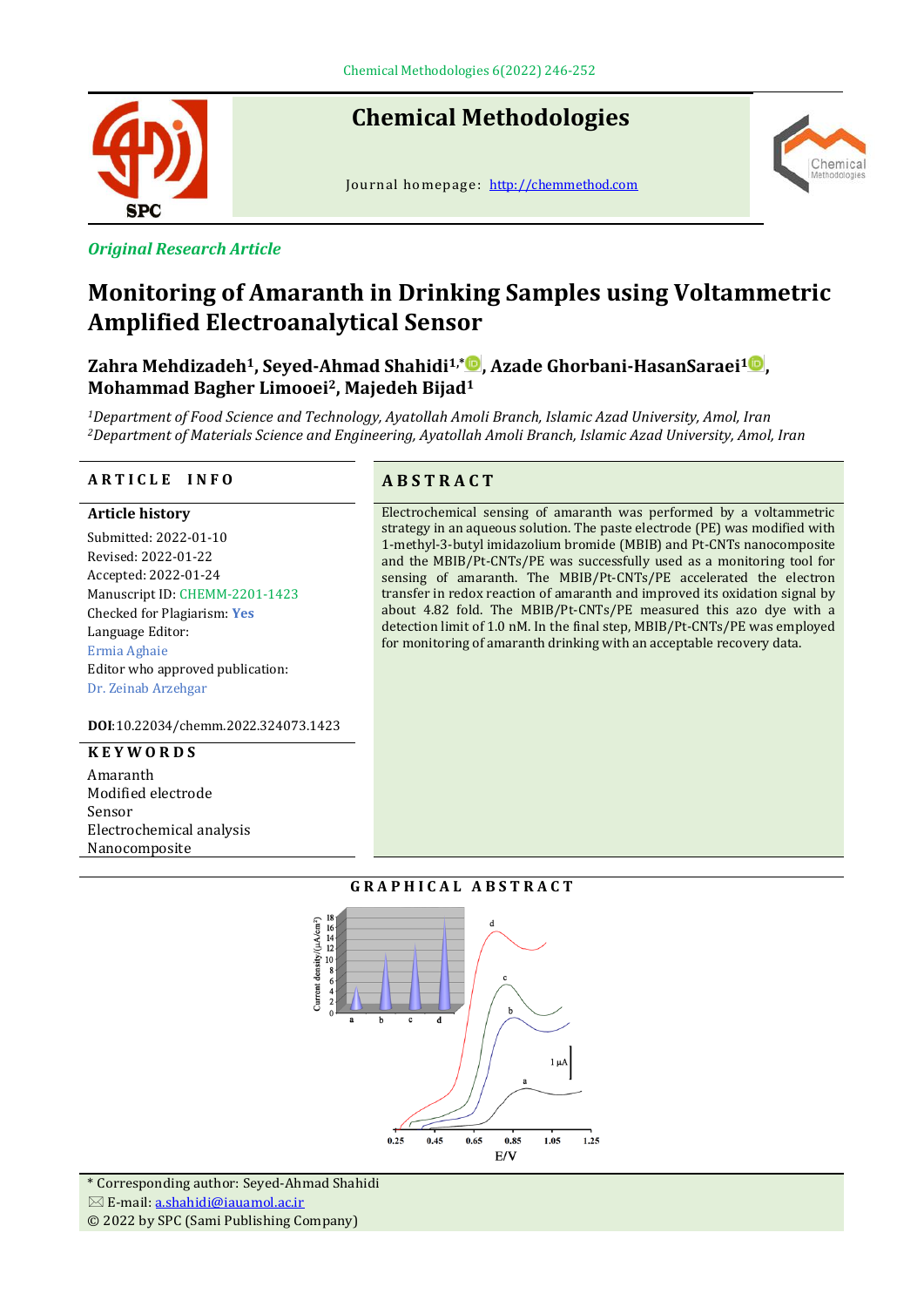# **Introduction**

One of the most essential issues in advanced cultures is paying attention to human health [1- 3]. Meanwhile, food products are the major part of the concerns [4]. Therefore, there are several reports on the quality of food products. Analytical procedures are one of the most important tools for determining the quality of food [5-7]. Chromatography, spectroscopy and electrochemical sensors are among the common methods in assessing the quality of food products [8-10]. In the meantime, electrochemical methods have received more attention than the other approaches due to several advantages, including biocompatibility, and non-use of toxic solvents [11-16]. The potential of electrochemical methods and the variety of their applications have grown significantly due to the use of modifiers such as nanomaterials and ionic liquids [17-23]. Modification of electrochemical sensors with conductive mediators is a viable strategy for improving electrochemical sensors [24-31]. Nanomaterials have created a new perspective in the world of science [32-37]. The superior electrical conductivity of some nanomaterials has created exceptional conditions for the preparation of modified electrodes [38-41].

Azo dyes are an important additive in food, especially beverages [42,43]. These compounds are found in most food products with high color diversity to create attractiveness [44]. Amaranth is an azo dye with red color and employed in different food products [45]. Measuring of amaranth is a good way to track its concentration in food products [46,47]. Therefore, many analytical and especially electrochemical sensors were used for sensing of amaranth [48,49]. As an example, Tajik et al. reported a new voltammetric strategy based on using an graphite electrode amplified with Ni–Mo-MOF nanocomposite for sensing of amaranth with detection limit  $0.05 \mu M$ in different food samples [50].

This study focused on the fabrication of a powerful and sensitive electroanalytical sensor for determination of amaranth in trace concentrations. The MBIB/Pt-CNTs/PE was introduced as an electroanalytical tool for sensing amaranth, and the results confirmed its capability

of sensing this azo dye in different food products. Due to the high conductivity of the mediators, the MBIB/Pt-CNTs/PE sensed amaranth even in a nanomolar concentration with good selectivity. The limit of detection and the linear dynamic range of the proposed sensor is better than other reported electrochemical sensor for monitoring of amaranth in food samples.

#### **Materials and Methods**

Amaranth (80 %), graphite powder, SWCNTs, methionine (≥98%), alanine (≥98%), ascorbic acid (99%), vitamin  $B_2$ , glucose (≥99%), sodium hydroxide (≥97.0%), 1,2-hexadecanediol, platinum(II) acetylacetonate and paraffin oil were purchased from Sigma-Aldrich Company. The Pt-CNTs nanocomposite was synthesized according to the previously reported strategy by Maleh et al [51].

#### *Instrument*

All of electrochemical signals were acquired in a phosphate buffer solution (PBS) through Autolab machine. The Ag/AgCl/KCl<sub>sta</sub> was employed as a reference electrode in all of experimental. A pH meter type 713 (Metrohm) was utilized in the preparation of PBS.

# *Preparation of MBIB/Pt-CNTs/PE*

The MBIB/Pt-CNTs/PE was prepared by handmixing of 0.06 g Pt-CNTs nanocomposite + 0.94 g graphite powder in the presence of 8 drops of paraffin oil + 2 drops MBIB as binder.

# *Real sample preparation*

Orange and apple juices were purchased from local markets, followed by centrifugation and filtering. The pure juice was diluted by PBS (pH=7.0) and used as a real sample for monitoring of amaranth by the standard addition method.

# **Results and discussion**

#### *Optimization of electrode fabrication*

For fabrication of MBIB/Pt-CNTs/PE, the ratio of MBIB to paraffin oil and Pt-CNTs nanocomposite to graphite powder was optimized in the solution containing 500 µM amaranth. As can be seen in Figure 1, with the addition of Pt-CNTs nanocomposite in the carbon paste matrix, the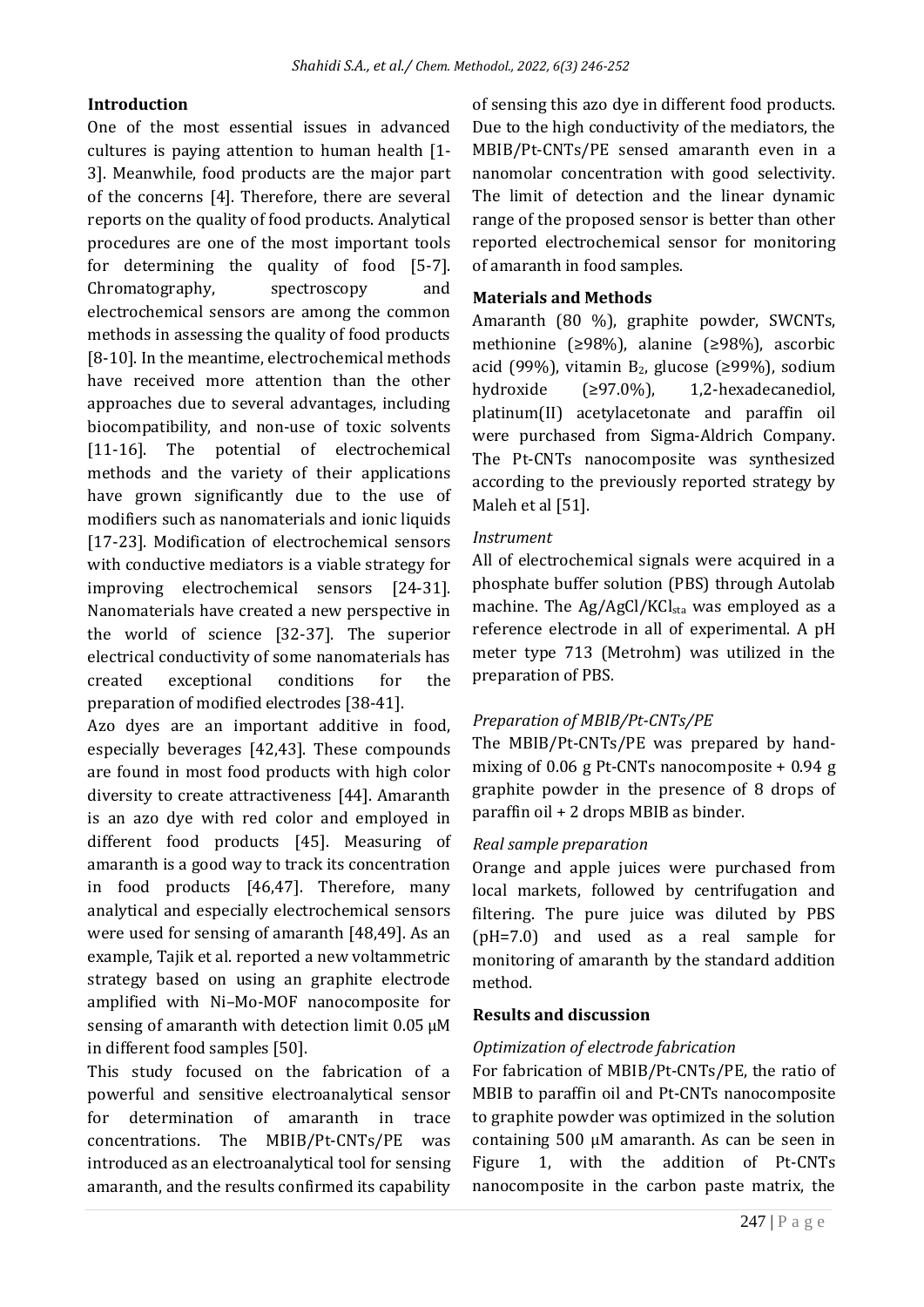conductivity of the electrode increased. At a ratio of 6% (w:w) Pt-CNTs nanocomposite to graphite powder, the maximum conductivity detected and

this value of nanocomposite was employed for fabrication of MBIB/Pt-CNTs/PE.



**Figure 1:** I vs. nanocomposite percentage curve for electro-oxidation of amaranth

On the other hand, the replacement of MBIB instead of paraffin in the carbon paste matrix improved the oxidation signal of amaranth (Figure 2). The maximum conductivity was detected in the presence of 20 (v:v) of MBIB in

the electrode matrix. The MBIB/Pt-CNTs/PE was fabricated utilizing optimized data and employed in the following steps, as described in section 2.3.





#### *pH investigation*

The oxidation signal of amaranth was recorded in pH range of 4.0-8.0 by linear sweep voltammetry method (LSV) (Figure 3 inset). A negative shift was observed in the recorded signals that confirmed the presence of proton in redox reaction of amaranth. Linear relation between potential and pH with slope -0.052 V/pH confirmed the equal value of electron and proton

#### *Catalytic effect*

amaranth.

The LS voltammograms of 500  $\mu$ M amaranth were recorded at the surface of PE (curve a), Pt-CNTs/PE (curve b), MBIB/PE (curve c), and MBIB/Pt-CNTs/PE (curve d), respectively (Figure 4).

took place in oxidation/reduction reaction of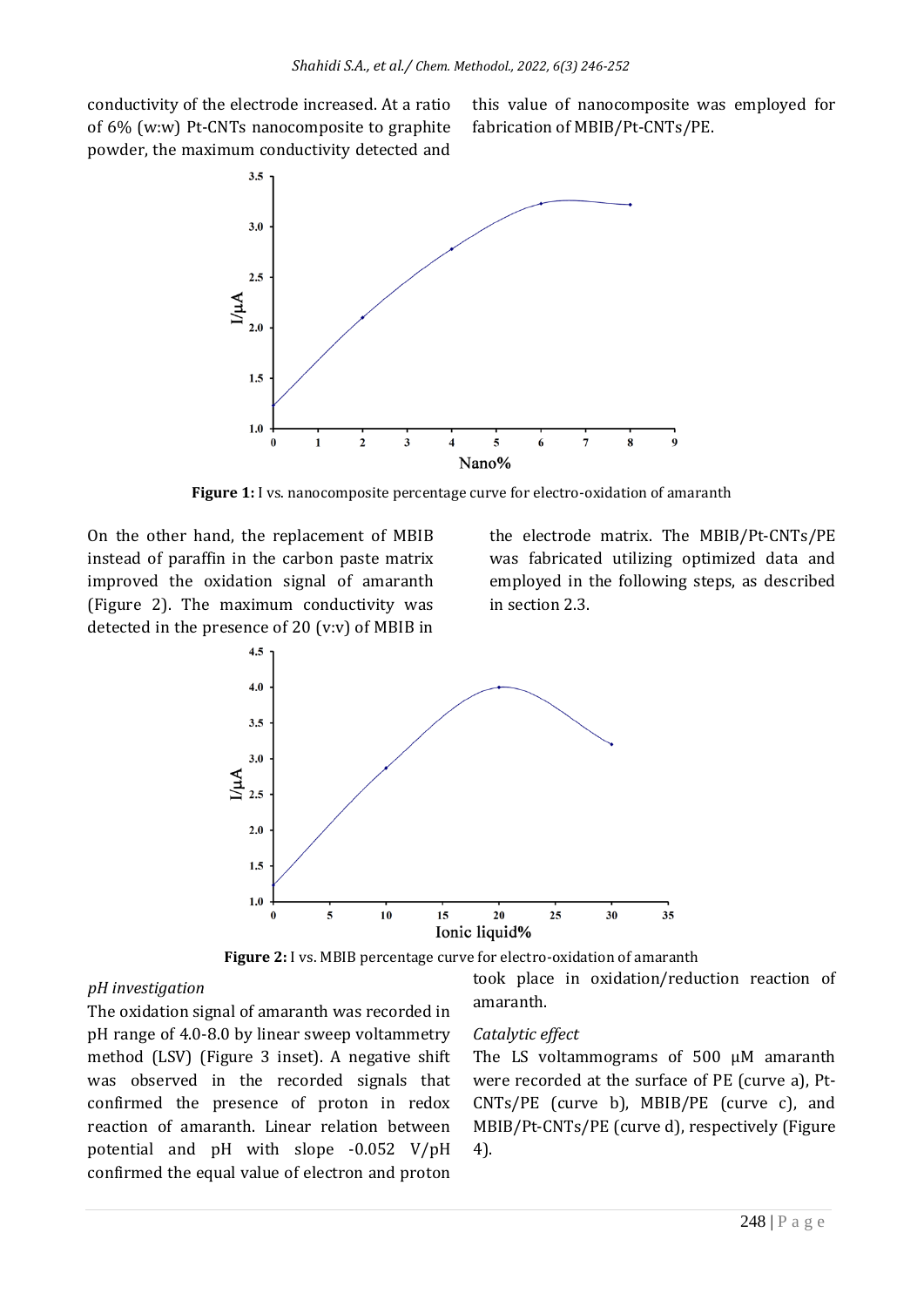

**Figure 3:** E-pH curve for electrooxidation of 500 µM amaranth at surface MBIB/Pt-CNTs/PE in the different pH. Inset) Relative LS voltammograms



**Figure 4:** LSV 500 µM amaranth at surface PE (a), Pt-CNTs/PE (b), MBIB/PE (c) and MBIB/Pt-CNTs/PE (d)

As can be seen, the current of amaranth was improved from 1.23 µA to 5.94 µA with modification of PE with MBIB and Pt-CNTs, revealing the high conductivity of MBIB and Pt-CNTs as a new catalysts.

#### *Analytical parameters*

Analytical parameters such as LOD and LDR were computed for monitoring of amaranth at the surface of MBIB/Pt-CNTs/PE using differential pulse voltammetric method (not shown). A linear relation with an equation of I =  $0.1052$  C + 2.4784  $(r^2 = 0.9939)$  was detected for monitoring of amaranth in the concentration range of 0.005 – 310.0 µM. The MBIB/Pt-CNTs/PE showed a detection limit of 1.0 nM towards sensing of amaranth at the optimum conditions.

#### *Determination of amaranth in real samples*

The MBIB/Pt-CNTs/PE was utilized for monitoring of amaranth in the orange and apple juices by standard addition methods. The results were tabulated in Table 1 and the recovery data was clearly revealed the high capability of MBIB/Pt-CNTs/PE toward sensing and monitoring of amaranth.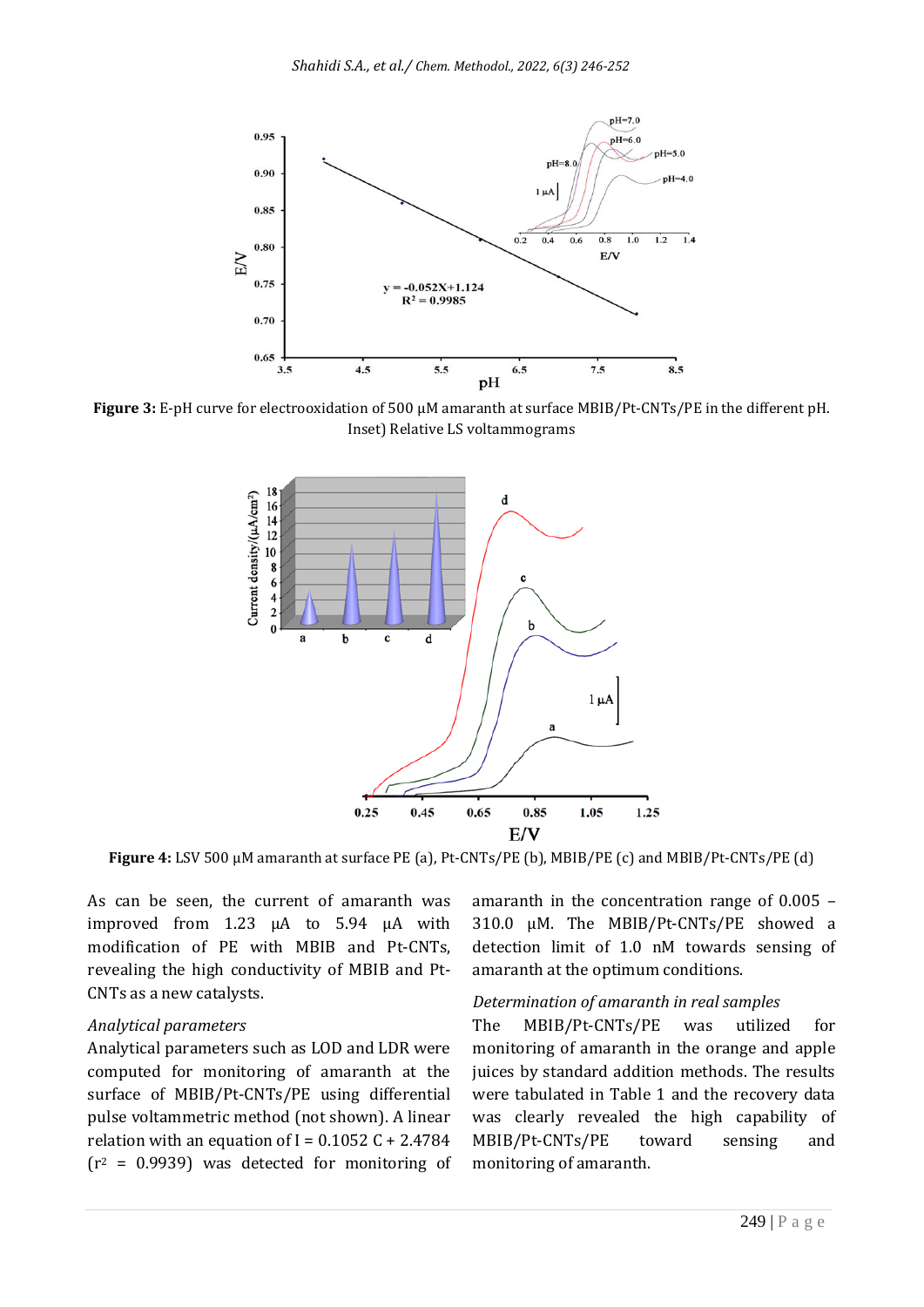| Sample          | Amaranth added $(\mu M)$ | Amaranth expected $(\mu M)$ | Amaranth founded<br>$(\mu M)$ | Recovery% |
|-----------------|--------------------------|-----------------------------|-------------------------------|-----------|
| Orange<br>juice | $--$                     | $- - -$                     | $<$ LOD                       |           |
|                 | 10.00                    | 10.00                       | $9.83 \pm 0.43$               | 98.3      |
|                 | $--$                     | $- - -$                     | $<$ LOD                       | ---       |
|                 | 10.00                    | 10.00                       | $10.41 \pm 0.57$              | 104.1     |

**Table 1:** Determination of amaranth in drinking samples

#### **Conclusion**

In this research work, the MBIB/Pt-CNTs/PE was introduced as a new electroanalytical sensor for monitoring of amaranth. The MBIB/Pt-CNTs/PE offered an high catalytic activity of oxidation signal of amaranth and detected this azo dye in a concentration range of  $0.005 - 310.0 \mu M$ . The MBIB/Pt-CNTs/PE was successfully empolyed for sensing of amaranth in the drinking juice samples with a recovery range of 98.3% - 104.1%.

# **Funding**

This research did not receive any specific grant from fundig agencies in the public, commercial, or not-for-profit sectors.

#### **Authors' contributions**

All authors contributed toward data analysis, drafting and revising the paper and agreed to responsible for all the aspects of this work.

# **Conflict of Interest**

We have no conflicts of interest to disclose.

# **ORCID**

SeyedAhmad Shahidi: *<https://www.orcid.org/0000-0001-5667-2875>* Azade Ghorbani-HasanSaraei: *<https://www.orcid.org/0000-0001-9756-5179>*

# **References**

[1]. Jafari S.M., Bahrami I., Dehnad D., Shahidi S.A., Carbohydrate polymers, 2018, **181**:536 [\[Crossref\]](https://doi.org/10.1016/j.carbpol.2017.12.008), [\[Google Scholar\]](https://scholar.google.com/scholar?hl=en&as_sdt=0%2C5&q=The+influence+of+nanocellulose+coating+on+saffron+quality+during+storage.+&btnG=), [\[Publisher\]](https://www.sciencedirect.com/science/article/abs/pii/S0144861717314054)

[2]. Karaman O., Özdogan H., Üncü Y.A., Karaman C., Tanır A.G., *Kerntechnik*, 2020, **85**:401 [\[Crossref\]](https://doi.org/10.3139/124.200022), [\[Google Scholar\]](https://scholar.google.com/scholar?hl=en&as_sdt=0%2C5&q=Investigation+of+the+effects+of+different+composite+materials+on+neutron+contamination+caused+by+medical+LINAC+%2F+Untersuchung+der+Auswirkungen+verschiedener+Verbundmaterialien+auf+die+Neutronenkontamination+durch+medizinische+LINAC&btnG=), [\[Publisher\]](https://www.degruyter.com/document/doi/10.3139/124.200022/html)

[3]. Razi S.M., Motamedzadegan A., Matia-Merino L., Shahidi S.A., Rashidinejad A., *Food Hydrocoll.*, 2019, **94**:399 [\[Crossref\]](https://doi.org/10.1016/j.foodhyd.2019.03.029), [\[Google Scholar\]](https://scholar.google.com/scholar?hl=en&as_sdt=0%2C5&q=The+effect+of+pH+and+high-pressure+processing+%28HPP%29+on+the+rheological+properties+of+egg+white+albumin+and+basil+seed+gum+mixtures&btnG=), [\[Publisher\]](https://www.sciencedirect.com/science/article/abs/pii/S0268005X18323105)

[4]. Mehmandoust M., Erk N., Alizadeh M., Salmanpour S., *J. Food Meas. Charact.*, 2021, **15**:5288 [\[Crossref\]](https://doi.org/10.1007/s11694-021-01100-8), [\[Google Scholar\]](https://scholar.google.com/scholar?hl=en&as_sdt=0%2C5&q=Voltammetric+carbon+nanotubes+based+sensor+for+determination+of+tryptophan+in+the+milk+sample.+&btnG=), [\[Publisher\]](https://link.springer.com/article/10.1007/s11694-021-01100-8#citeas)

[5]. Alizadeh M., Mehmandoust M., Nodrat O., Salmanpour S., Erk N., *J. Food Meas. Charact*., 2021, **15**:5622 [\[Crossref\]](https://doi.org/10.1007/s11694-021-01128-w), [\[Google Scholar\]](https://scholar.google.com/scholar?hl=en&as_sdt=0%2C5&q=A+glassy+carbon+electrode+modified+based+on+molybdenum+disulfide+for+determination+of+folic+acid+in+the+real+samples.&btnG=), [\[Publisher\]](https://link.springer.com/article/10.1007/s11694-021-01128-w)

[6]. Buttery R., Stuckey B., *J. Agric. Food Chem*., 1961, **9**:283 [\[Crossref\]](https://doi.org/10.1021/jf60116a012), [\[Google Scholar\]](https://scholar.google.com/scholar?hl=en&as_sdt=0%2C5&q=Food+Antioxidants%2C+Determination+of+Butylated+Hydroxyanisole+and+Butylated+Hydroxytoluene+in+Potato+Granules+by+Gas-Liquid+Chromatography.+&btnG=), [\[Publisher\]](https://pubs.acs.org/doi/pdf/10.1021/jf60116a012)

[7]. Yankah V.V., Ushio H., Ohshima T., Koizumi C., *Lipids*, 1998, **33**:1139 [\[Crossref\]](https://doi.org/10.1007/s11745-998-0316-5), [\[Google](https://scholar.google.com/scholar?hl=en&as_sdt=0%2C5&q=Quantitative+determination+of+butylated+hydroxyanisole%2C+butylated+hydroxytoluene%2C+and+tert-butyl+hydroquinone+in+oils%2C+foods%2C+and+biological+fluids+by+high-performance+liquid+chromatography+with+fluorometric+detection.+&btnG=)  [Scholar\]](https://scholar.google.com/scholar?hl=en&as_sdt=0%2C5&q=Quantitative+determination+of+butylated+hydroxyanisole%2C+butylated+hydroxytoluene%2C+and+tert-butyl+hydroquinone+in+oils%2C+foods%2C+and+biological+fluids+by+high-performance+liquid+chromatography+with+fluorometric+detection.+&btnG=), [\[Publisher\]](https://link.springer.com/article/10.1007/s11745-998-0316-5)

[8]. Mehmandoust M., Erk N., Karaman O., Karimi F., Bijad M., Karaman C., *Food and Chemical Toxicology*, 2021, **158**:112698 [\[Crossref\]](https://doi.org/10.1016/j.fct.2021.112698), [\[Google](https://scholar.google.com/scholar?hl=en&as_sdt=0%2C5&q=Three-dimensional+porous+reduced+graphene+oxide+decorated+with+carbon+quantum+dots+and+platinum+nanoparticles+for+highly+selective+determination+of+azo+dye+compound+tartrazine.+&btnG=)  [Scholar\]](https://scholar.google.com/scholar?hl=en&as_sdt=0%2C5&q=Three-dimensional+porous+reduced+graphene+oxide+decorated+with+carbon+quantum+dots+and+platinum+nanoparticles+for+highly+selective+determination+of+azo+dye+compound+tartrazine.+&btnG=), [\[Publisher\]](https://www.sciencedirect.com/science/article/abs/pii/S0278691521007316)

[9]. Nollet L.M., Toldrá F., *Food analysis by HPLC*. CRC press. 2019 [\[Google Scholar\]](https://scholar.google.com/scholar?hl=en&as_sdt=0%2C5&q=Food+analysis+by+HPLC%2C+LML+Nollet%2C+F+Toldr%C3%A1+-+2019&btnG=), [\[Publisher\]](https://api.taylorfrancis.com/content/books/mono/download?identifierName=doi&identifierValue=10.1201/b13024&type=googlepdf)

[10]. Nawrocka A., Lamorska J., *IntechOpen*, 2013 [Google Scholar\]](https://scholar.google.com/scholar?hl=en&as_sdt=0%2C5&q=Determination+of+food+quality+by+using+spectroscopic+methods.&btnG=), [\[Publisher\]](https://books.google.com/books?hl=en&lr=&id=PEueDwAAQBAJ&oi=fnd&pg=PA347&dq=Determination+of+food+quality+by+using+spectroscopic+methods.&ots=R_V3l7YN4U&sig=hARoqfzp2MU6gc-F4gA-w5usQ3c#v=onepage&q=Determination%20of%20food%20quality%20by%20using%20spectroscopic%20methods.&f=false)

[11]. Salmanpour S., Abbasghorbani M., Karimi F., Bavandpour R., Wen Y., *Curr. Anal. Chem.*, 2017, **13**:40 [\[Google Scholar\]](https://scholar.google.com/scholar?hl=en&as_sdt=0%2C5&q=Electrocatalytic+determination+of+cysteamine+uses+a+nanostructure+based+electrochemical+sensor+in+pharmaceutical+samples.&btnG=), [\[Publisher\]](https://www.ingentaconnect.com/contentone/ben/cac/2017/00000013/00000001/art00009)

[12]. Salmanpour S., Khalilzadeh M.A., Karimi-Maleh H., Zareyeea D., *Int. J. Electrochem. Sci.*, 2019, **14**:9552 [\[Google Scholar\]](https://scholar.google.com/scholar?hl=en&as_sdt=0%2C5&q=An+Electrochemical+Sensitive+Sensor+for+Determining+Sulfamethoxazole+Using+a+Modified+Electrode+Based+on+Biosynthesized+NiO+Nanoparticles+Paste+Electrode.+&btnG=)

[13]. Karimi-Maleh H., Karimi F., Fu L., Sanati A.L., Alizadeh M., Karaman C., Orooji Y., *J. Hazard. Mater.*, 2022, **423**:127058 [\[Crossref\]](https://doi.org/10.1016/j.jhazmat.2021.127058), [\[Google](https://scholar.google.com/scholar?hl=en&as_sdt=0%2C5&q=Cyanazine+herbicide+monitoring+as+a+hazardous+substance+by+a+DNA+nanostructure+biosensor&btnG=)  [Scholar\]](https://scholar.google.com/scholar?hl=en&as_sdt=0%2C5&q=Cyanazine+herbicide+monitoring+as+a+hazardous+substance+by+a+DNA+nanostructure+biosensor&btnG=), [\[Publisher\]](https://www.sciencedirect.com/science/article/abs/pii/S0304389421020264)

[14]. Karimi-Maleh H., Khataee A., Karimi F., Baghayeri M., Fu L., Rouhi J., Karaman C., Karaman O., Boukherroub R., *Chemosphere*, 2021, 132928 [\[Crossref\]](https://doi.org/10.1016/j.chemosphere.2021.132928), [\[Google Scholar\]](https://scholar.google.com/scholar?hl=en&as_sdt=0%2C5&q=A+green+and+sensitive+guanine-based+DNA+biosensor+for+idarubicin+anticancer+monitoring+in+biological+samples%3A+A+simple+and+fast+strategy+for+control+of+health+quality+in+chemotherapy+procedure+confirmed+by+docking+investigation&btnG=), [\[Publisher\]](https://www.sciencedirect.com/science/article/abs/pii/S0045653521034007)

[15]. Gupta V.K., Karimi-Maleh H., Sadegh R., *Int. J. Electrochem. Sci.*, 2015, **10**:303 [\[Google](https://scholar.google.com/scholar?hl=en&as_sdt=0%2C5&q=Simultaneous+determination+of+hydroxylamine%2C+phenol+and+sulfite+in+water+and+waste+water+samples+using+a+voltammetric+nanosensor.+&btnG=)  [Scholar\]](https://scholar.google.com/scholar?hl=en&as_sdt=0%2C5&q=Simultaneous+determination+of+hydroxylamine%2C+phenol+and+sulfite+in+water+and+waste+water+samples+using+a+voltammetric+nanosensor.+&btnG=), [\[Publisher\]](https://www.researchgate.net/profile/Hassan-Karimi-Maleh/publication/269696660_Simultaneous_Determination_of_Hydroxylamine_Phenol_and_Sulfite_in_Water_and_Waste_Water_Samples_Using_A_Voltammetric_Nanosensor/links/5492c0480cf209fc7e9f7e1d/Simultaneous-Determination-of-Hydroxylamine-Phenol-and-Sulfite-in-Water-and-Waste-Water-Samples-Using-A-Voltammetric-Nanosensor.pdf)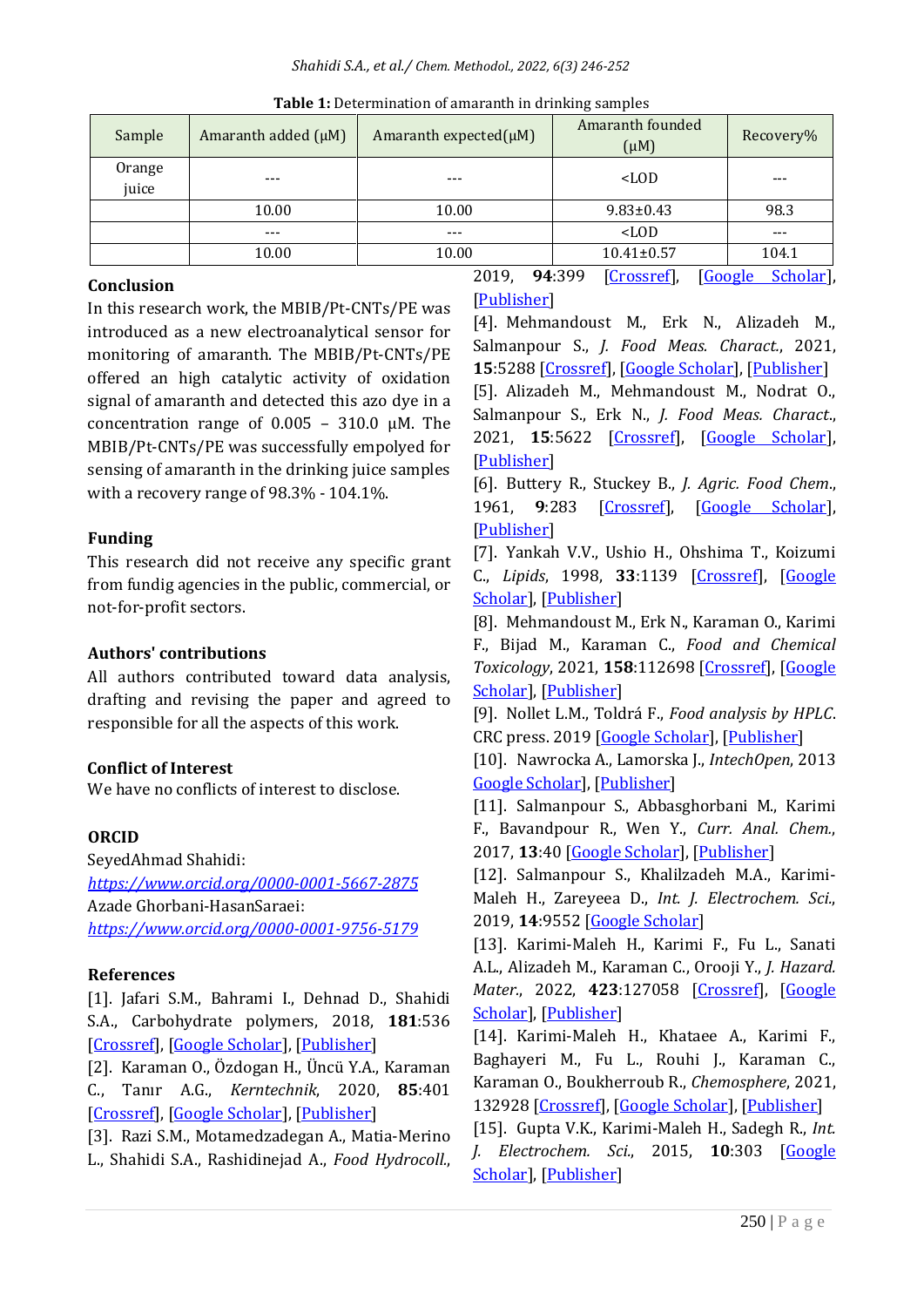[16]. Alavi-Tabari S.A., Khalilzadeh M.A., Karimi-Maleh H., *J. Electroanal. Chem.*, 2018, **811**:84 [\[Crossref\]](https://doi.org/10.1016/j.jelechem.2018.01.034), [\[Google Scholar\]](https://scholar.google.com/scholar?hl=en&as_sdt=0%2C5&q=Simultaneous+determination+of+doxorubicin+and+dasatinib+as+two+breast+anticancer+drugs+uses+an+amplified+sensor+with+ionic+liquid+and+ZnO+nanoparticle.&btnG=), [\[Publisher\]](https://www.sciencedirect.com/science/article/abs/pii/S1572665718300444)

[17]. Mehmandoust M., Erk N., Karaman C., Karimi F., Salmanpour S., *Micromachines*, 2021, **12**:1334 [\[Crossref\]](https://doi.org/10.3390/mi12111334), [\[Google Scholar\]](https://scholar.google.com/scholar?hl=en&as_sdt=0%2C5&q=Sensitive+and+selective+electrochemical+detection+of+epirubicin+as+anticancer+drug+based+on+nickel+ferrite+decorated+with+gold+nanoparticles.&btnG=), [\[Publisher\]](https://www.mdpi.com/2072-666X/12/11/1334)

[18]. Sanati A.L., Faridbod F., Ganjali M.R., *J. Mol. Liq.*, 2017, **241**:316 [\[Crossref\]](https://doi.org/10.1016/j.molliq.2017.04.123), [\[Google Scholar\]](https://scholar.google.com/scholar?hl=en&as_sdt=0%2C5&q=Synergic+effect+of+graphene+quantum+dots+and+room+temperature+ionic+liquid+for+the+fabrication+of+highly+sensitive+voltammetric+sensor+for+levodopa+determination+in+the+presence+of+serotonin&btnG=), [\[Publisher\]](https://www.sciencedirect.com/science/article/abs/pii/S0167732217305718)

[19]. Faridbod F., Sanati A.L., Current Analytical Chemistry, 2019, **15**:103 [\[Crossref\]](https://doi.org/10.2174/1573411014666180319145506), [\[Google](https://scholar.google.com/scholar?hl=en&as_sdt=0%2C5&q=Graphene+Quantum+Dots+in+Electrochemical+Sensors%2FBiosensors&btnG=)  [Scholar\]](https://scholar.google.com/scholar?hl=en&as_sdt=0%2C5&q=Graphene+Quantum+Dots+in+Electrochemical+Sensors%2FBiosensors&btnG=), [\[Publisher\]](https://www.ingentaconnect.com/content/ben/cac/2019/00000015/00000002/art00004)

[20]. Sanati A.L., Faridbod F., *Int. J. Electrochem. Sci.*, 2017, **12**:7997 [\[Google Scholar\]](https://scholar.google.com/scholar?hl=en&as_sdt=0%2C5&q=Electrochemical+determination+of+methyldopa+by+graphene+quantum+dot%2F1-butyl-3-methylimidazolium+hexafluoro+phosphate+nanocomposite+electrode.+&btnG=)

[21]. Nezhad H.M., Shahidi S.A., Bijad M., *Anal. Bioanal. Electrochem*, 2018, **10**:220 [\[Google](https://scholar.google.com/scholar?hl=en&as_sdt=0%2C5&q=Fabrication+of+a+Nanostructure+Voltammetric+Sensor+for+Carmoisine+Analysis+as+a+Food+Dye+Additive&btnG=)  [Scholar\]](https://scholar.google.com/scholar?hl=en&as_sdt=0%2C5&q=Fabrication+of+a+Nanostructure+Voltammetric+Sensor+for+Carmoisine+Analysis+as+a+Food+Dye+Additive&btnG=)

[22]. Karimi-Maleh H., Tahernejad-Javazmi, F., Ensafi A.A., Moradi R., Mallakpour S., Beitollahi H., *Biosens. Bioelectron.*, 2014, **60**:1 [\[Crossref\]](https://doi.org/10.1016/j.bios.2014.03.055), [\[Google Scholar\]](https://scholar.google.com/scholar?hl=en&as_sdt=0%2C5&q=A+high+sensitive+biosensor+based+on+FePt%2FCNTs+nanocomposite%2FN-%284-hydroxyphenyl%29-3%2C+5-dinitrobenzamide+modified+carbon+paste+electrode+for+simultaneous+determination+of+glutathione+and+piroxicam&btnG=), [\[Publisher\]](https://www.sciencedirect.com/science/article/abs/pii/S095656631400236X)

[23]. Moghadam F.H., Taher M.A., Agheli H., *Top.* Catal., 2022 [\[Crossref\]](https://doi.org/10.1007/s11244-021-01509-x), [\[Google Scholar\]](https://scholar.google.com/scholar?hl=en&as_sdt=0%2C5&q=Electroanalytical+Monitoring+of+Glutathione+in+Biological+Fluids+Using+Novel+Pt%2FSWCNTs-Ionic+Liquid+Amplified+Sensor&btnG=), [\[Publisher\]](https://link.springer.com/article/10.1007%2Fs11244-021-01509-x)

[24]. Hussain R.T., Islam A.S., Khairuddean M., Suah F.B.M., *Alex. Eng. J.*, 2021 [\[Crossref\]](https://doi.org/10.1016/j.aej.2021.09.040), [\[Google](https://scholar.google.com/scholar?hl=en&as_sdt=0%2C5&q=A+polypyrrole%2FGO%2FZnO+nanocomposite+modified+pencil+graphite+electrode+for+the+determination+of+andrographolide+in+aqueous+samples&btnG=)  [Scholar\]](https://scholar.google.com/scholar?hl=en&as_sdt=0%2C5&q=A+polypyrrole%2FGO%2FZnO+nanocomposite+modified+pencil+graphite+electrode+for+the+determination+of+andrographolide+in+aqueous+samples&btnG=), [\[Publisher\]](https://www.sciencedirect.com/science/article/pii/S1110016821006426)

[25]. John A., Benny L., Cherian A.R., Narahari S.Y., Varghese A., Hegde G., *J. Nanostruct. Chem.*, 2021, 1 [\[Crossref\]](https://doi.org/10.1007/s40097-020-00372-8), [\[Google Scholar\]](https://scholar.google.com/scholar?hl=en&as_sdt=0%2C5&q=Electrochemical+sensors+using+conducting+polymer%2Fnoble+metal+nanoparticle+nanocomposites+for+the+detection+of+various+analytes%3A+a+review.+&btnG=), [\[Publisher\]](https://link.springer.com/article/10.1007/s40097-020-00372-8)

[26]. Babu A.M., Rajeev R., Thadathil D.A., Varghese A., Hegde G., *J. Nanostruct. Chem.*, 2021, 1 [\[Crossref\]](https://doi.org/10.1007/s40097-021-00459-w), [\[Google Scholar\]](https://scholar.google.com/scholar?hl=en&as_sdt=0%2C5&q=Surface+modulation+and+structural+engineering+of+graphitic+carbon+nitride+for+electrochemical+sensing+applications.&btnG=), [\[Publisher\]](https://link.springer.com/article/10.1007/s40097-021-00459-w)

[27]. Nangare S.N., Patil S.R., Patil A.G., Khan Z.G., Deshmukh P.K., Tade R.S., Mahajan M.R., Bari S.B., Patil P.O., *J. Nanostruct. Chem*., 2021, 1 [\[Crossref\]](https://doi.org/10.1007/s40097-021-00449-y), [\[Google Scholar\]](https://scholar.google.com/scholar?hl=en&as_sdt=0%2C5&q=Structural+design+of+nanosize-metal%E2%80%93organic+framework-based+sensors+for+detection+of+organophosphorus+pesticides+in+food+and+water+samples%3A+current+challenges+and+future+prospects.&btnG=), [\[Publisher\]](https://link.springer.com/article/10.1007/s40097-021-00449-y)

[28]. Karimi-Maleh H., Orooji Y., Karimi F., Alizadeh M., Baghayeri M., Rouhi J., Tajik S., Beitollahi H., Agarwal S., Gupta V.K., *Biosens. Bioelectron.*, 2021, 113252 [\[Crossref\]](https://doi.org/10.1016/j.bios.2021.113252), [\[Google](https://scholar.google.com/scholar?hl=en&as_sdt=0%2C5&q=A+critical+review+on+the+use+of+potentiometric+based+biosensors+for+biomarkers+detection.+&btnG=)  [Scholar\]](https://scholar.google.com/scholar?hl=en&as_sdt=0%2C5&q=A+critical+review+on+the+use+of+potentiometric+based+biosensors+for+biomarkers+detection.+&btnG=), [\[Publisher\]](https://www.sciencedirect.com/science/article/abs/pii/S095656632100289X)

[29]. Miraki M., Karimi-Maleh H., Taher M.A., Cheraghi S., Karimi F., Agarwal S., Gupta V.K., Journal of Molecular Liquids, 2019, **278**:672 [\[Crossref\]](https://doi.org/10.1016/j.molliq.2019.01.081), [\[Google Scholar\]](https://scholar.google.com/scholar?hl=en&as_sdt=0%2C5&q=Voltammetric+amplified+platform+based+on+ionic+liquid%2FNiO+nanocomposite+for+determination+of+benserazide+and+levodopa.+&btnG=), [\[Publisher\]](https://www.sciencedirect.com/science/article/abs/pii/S0167732218362214)

[30]. Karimi-Maleh H., Sheikhshoaie M., Sheikhshoaie I., Ranjbar M., Alizadeh J., Maxakato N.W., Abbaspourrad A., *New J. Chem.*, 2019, **43**:2362 [\[Crossref\]](https://doi.org/10.1039/C8NJ05581E), [\[Google Scholar\]](https://scholar.google.com/scholar?hl=en&as_sdt=0%2C5&q=A+novel+electrochemical+epinine+sensor+using+amplified+CuO+nanoparticles+and+an-hexyl-3-methylimidazolium+hexafluorophosphate+electrode.+&btnG=), [\[Publisher\]](https://pubs.rsc.org/en/content/articlelanding/2019/nj/c8nj05581e/unauth)

[31]. Karimi-Maleh H., Shojaei A.F., Tabatabaeian K., Karimi F., Shakeri S., Moradi R., *Biosens. Bioelectron.*, 2016, **86**:879 [\[Crossref\]](https://doi.org/10.1016/j.bios.2016.07.086), [\[Google](https://scholar.google.com/scholar?hl=en&as_sdt=0%2C5&q=Simultaneous+determination+of+6-mercaptopruine%2C+6-thioguanine+and+dasatinib+as+three+important+anticancer+drugs+using+nanostructure+voltammetric+sensor+employing+Pt%2FMWCNTs+and+1-butyl-3-methylimidazolium+hexafluoro+phosphate.+&btnG=)  [Scholar\]](https://scholar.google.com/scholar?hl=en&as_sdt=0%2C5&q=Simultaneous+determination+of+6-mercaptopruine%2C+6-thioguanine+and+dasatinib+as+three+important+anticancer+drugs+using+nanostructure+voltammetric+sensor+employing+Pt%2FMWCNTs+and+1-butyl-3-methylimidazolium+hexafluoro+phosphate.+&btnG=), [\[Publisher\]](https://www.sciencedirect.com/science/article/abs/pii/S0956566316307138)

[32]. Arzaghi H., Rahimi B., Adel B., Rahimi G., Taherian Z., Sanati A.L., Dezfuli A.S., *Mater. Adv.*, 2021, **2**:2231 [\[Crossref\]](https://doi.org/10.1039/D0MA00957A), [\[Google Scholar\]](https://scholar.google.com/scholar?hl=en&as_sdt=0%2C5&q=Nanomaterials+modulating+stem+cells+behavior+towards+cardiovascular+cell+linage&btnG=), [\[Publisher\]](https://pubs.rsc.org/en/content/articlehtml/2021/ma/d0ma00957a)

[33]. Rajendran S., Priya T., Khoo K.S., Hoang T.K., Ng H.S., Munawaroh H.S.H., Karaman C., Orooji Y., Show P.L., *Chemosphere*, 2022, **287**:132369 [\[Crossref\]](https://doi.org/10.1016/j.chemosphere.2021.132369), [\[Google Scholar\]](https://scholar.google.com/scholar?hl=en&as_sdt=0%2C5&q=A+critical+review+on+various+remediation+approaches+for+heavy+metal+contaminants+removal+from+contaminated+soils&btnG=), [\[Publisher\]](https://www.sciencedirect.com/science/article/abs/pii/S0045653521028411)

[34]. Hatami M., Sharifi A., Karimi-Maleh H., Agheli H., Karaman C., *Environ. Res.*, 2021, 112281 [\[Crossref\]](https://doi.org/10.1016/j.envres.2021.112281), [\[Google Scholar\]](https://scholar.google.com/scholar?hl=en&as_sdt=0%2C5&q=Simultaneous+improvements+in+antibacterial+and+flame+retardant+properties+of+PET+by+use+of+bio-nanotechnology+for+fabrication+of+high+performance+PET+bionanocomposites.+&btnG=), [\[Publisher\]](https://www.sciencedirect.com/science/article/abs/pii/S0013935121015826)

[35]. Karimi F., Ayati A., Tanhaei B., Sanati A.L., Afshar S., Kardan A., Dabirifar Z., Karaman C., *Environ. Res.*, 2022, **203**:111753 [\[Crossref\]](https://doi.org/10.1016/j.envres.2021.111753), [\[Google Scholar\]](https://scholar.google.com/scholar?hl=en&as_sdt=0%2C5&q=Removal+of+metal+ions+using+a+new+magnetic+chitosan+nano-bio-adsorbent%3B+A+powerful+approach+in+water+treatment&btnG=), [\[Publisher\]](https://www.sciencedirect.com/science/article/abs/pii/S0013935121010471)

[36]. Elarem R., Alqahtani T., Mellouli S., El Awadi G.A., Algarni S., Kolsi L., *Alex. Eng. J.*, 2021 [\[Crossref\]](https://doi.org/10.1016/j.aej.2021.12.046), [\[Google Scholar\]](https://scholar.google.com/scholar?hl=en&as_sdt=0%2C5&q=Experimental+investigations+on+thermophysical+properties+of+nano-enhanced+phase+change+materials+for+thermal+energy+storage+applications&btnG=), [\[Publisher\]](https://www.sciencedirect.com/science/article/pii/S1110016821008565)

[37]. Hosseinzadeh K., Moghaddam M.E., Asadi A., Mogharrebi A., Jafari B., Hasani M., Ganji D., *Alex. Eng. J.*, 2021, **60**:1967 [\[Crossref\]](https://doi.org/10.1016/j.aej.2020.12.001), [\[Google](https://scholar.google.com/scholar?hl=en&as_sdt=0%2C5&q=Effect+of+two+different+fins+%28longitudinal-tree+like%29+and+hybrid+nano-particles+%28MoS2-TiO2%29+on+solidification+process+in+triplex+latent+heat+thermal+energy+storage+system&btnG=)  [Scholar\]](https://scholar.google.com/scholar?hl=en&as_sdt=0%2C5&q=Effect+of+two+different+fins+%28longitudinal-tree+like%29+and+hybrid+nano-particles+%28MoS2-TiO2%29+on+solidification+process+in+triplex+latent+heat+thermal+energy+storage+system&btnG=), [\[Publisher\]](https://www.sciencedirect.com/science/article/pii/S1110016820306268)

[38]. Chambel A., Sanati A.L., Lopes P.A., Nikitin T., Fausto R., de Almeida A.T., Tavakoli M., *Adv. Mater. Technol.*, 2021, 2101238 [\[Crossref\]](https://doi.org/10.1002/admt.202101238), [\[Google Scholar\]](https://scholar.google.com/scholar?hl=en&as_sdt=0%2C5&q=Laser+Writing+of+Eutectic+Gallium%E2%80%93Indium+Alloy+Graphene%E2%80%90Oxide+Electrodes+and+Semitransparent+Conductors&btnG=), [\[Publisher\]](https://onlinelibrary.wiley.com/doi/abs/10.1002/admt.202101238)

[39]. Korkmaz S., Kariper İ.A., Karaman O., Karaman C., *Ceram. Int.*, 2021, **47**:34514 [\[Crossref\]](https://doi.org/10.1016/j.ceramint.2021.08.366), [\[Google Scholar\]](https://scholar.google.com/scholar?hl=en&as_sdt=0%2C5&q=The+production+of+rGO%2FRuO2+aerogel+supercapacitor+and+analysis+of+its+electrochemical+performances&btnG=), [\[Publisher\]](https://www.sciencedirect.com/science/article/pii/S0272884221027693)

[40]. Karaman C., *Top. Catal.*, 2021, 1 [\[Crossref\]](https://doi.org/10.1007/s11244-021-01500-6), [\[Google Scholar\]](https://scholar.google.com/scholar?hl=en&as_sdt=0%2C5&q=Boosting+effect+of+nitrogen+and+phosphorous+Co-doped+three-dimensional+graphene+architecture%3A+highly+selective+electrocatalysts+for+carbon+dioxide+electroreduction+to+formate&btnG=), [\[Publisher\]](https://link.springer.com/article/10.1007/s11244-021-01500-6)

[41]. Jamali T., Karimi-Maleh H., Khalilzadeh M.A., *LWT-Food Science and Technology*, 2014, **57**:679 [\[Crossref\]](https://doi.org/10.1016/j.lwt.2014.01.023), [\[Google Scholar\]](https://scholar.google.com/scholar?hl=en&as_sdt=0%2C5&q=A+novel+nanosensor+based+on+Pt%3A+Co+nanoalloy+ionic+liquid+carbon+paste+electrode+for+voltammetric+determination+of+vitamin+B9+in+food+samples&btnG=), [\[Publisher\]](https://www.sciencedirect.com/science/article/pii/S0023643814000401)

[42]. Feng J., Cerniglia C.E., Chen H., *Front. Biosci. (Elite Ed)*, 2012, **4**:568 [Crossref], [\[Google](https://scholar.google.com/scholar?hl=en&as_sdt=0%2C5&q=Toxicological+significance+of+azo+dye+metabolism+by+human+intestinal+microbiota&btnG=)  [Scholar\]](https://scholar.google.com/scholar?hl=en&as_sdt=0%2C5&q=Toxicological+significance+of+azo+dye+metabolism+by+human+intestinal+microbiota&btnG=), [\[Publisher\]](https://www.ncbi.nlm.nih.gov/pmc/articles/PMC5870118/)

[43]. Leo L., Loong C., Ho X.L., Raman M.F.B., Suan M.Y.T., Loke W.M., *Nutrition*, 2018, **46**:36 [\[Crossref\]](https://doi.org/10.1016/j.nut.2017.08.010), [\[Google Scholar\]](https://scholar.google.com/scholar?hl=en&as_sdt=0%2C5&q=Occurrence+of+azo+food+dyes+and+their+effects+on+cellular+inflammatory+responses&btnG=), [\[Publisher\]](https://www.sciencedirect.com/science/article/abs/pii/S0899900717301922)